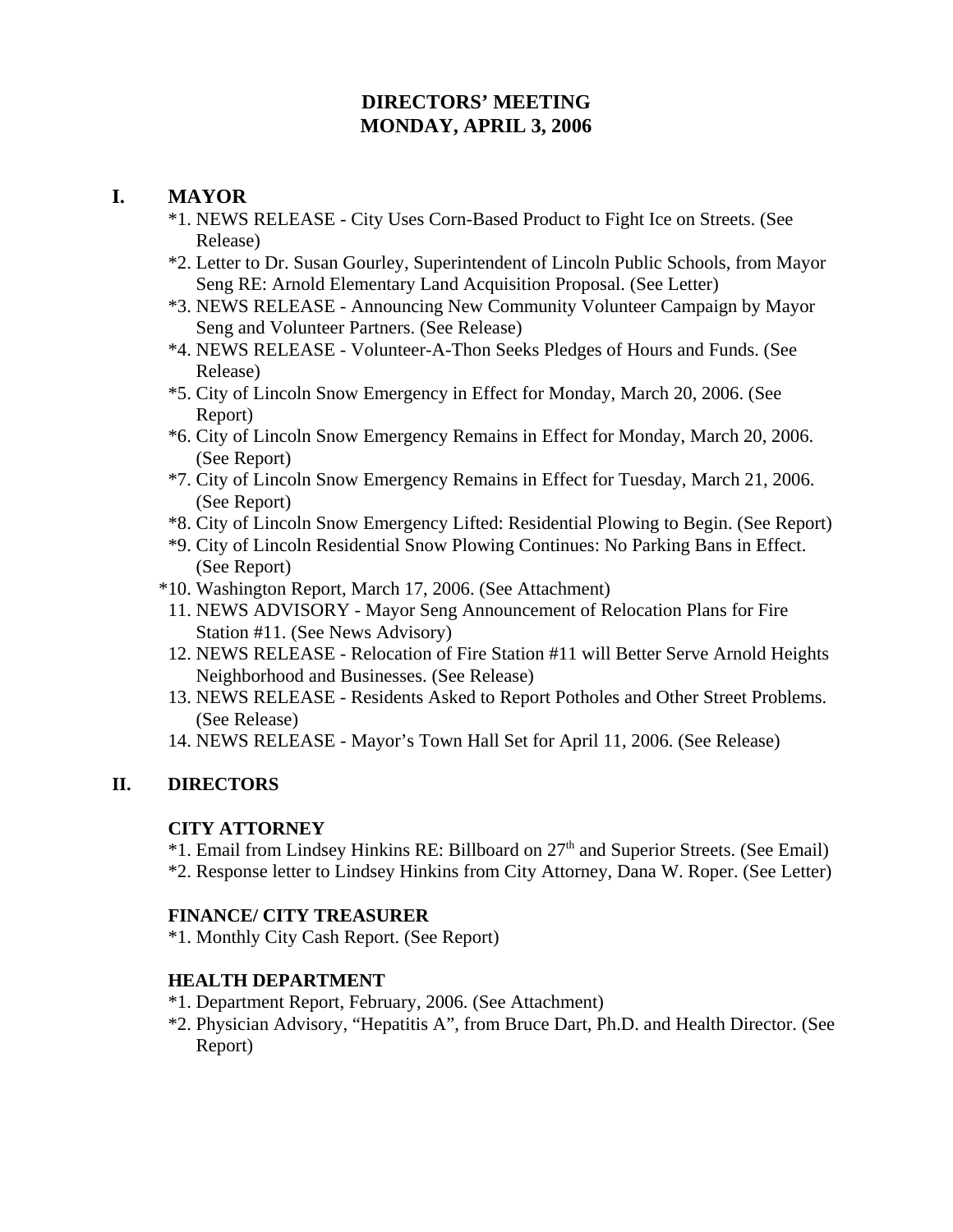## **PARKS AND RECREATION DEPARTMENT**

- 1. Letter to Wendy Birdsall, Chamber of Commerce, RE: Proposed South Beltway Linear Park (See Letter)
- 2. Letter to Mayor Coleen Seng RE: Communications Towers on Park Land. (See Letter)

## **PLANNING COMMISSION FINAL ACTION**

- \*1. Special Permit No. 1771A (Soil Extraction 84th and Adams Streets). Resolution No. PC-00982. (See Attachment)
- \*2. Special Permit No. 06010 (Outdoor Recreational Facility North 9<sup>th</sup> Street and Barber Avenue). Resolution No. PC-00983. (See Attachment)
- \*3. Preliminary Plat No. 06002 Schworer Addition (North 33rd and Superior Streets). Resolution No. PC-00985. (See Attachment)
- \*4. Special Permit No. 06001, Grand Terrace Community Unit Plan (South 84th Street and Highway 2). Resolution No. PC-00984. (See Attachment)

# **PUBLIC WORKS**

- \*1. Open House Advisory, RE: Nebraska Highway 2, Van Dorn to 59th Street. (NDOR Project); 14<sup>th</sup> and Highway 2 Intersection (City Project 701908); and 14<sup>th</sup> and Warlick Intersection (NDOR Project). (See Advisory)
- 2. Memo RE: Ordinance 06-33, Price Adjustments, Merrell Brothers, Inc., Contract. (See Memo)
- 3. Advisory, RE: Storm Sewer Project #701683R, Washington;  $16<sup>th</sup> 17<sup>th</sup>$ ;  $17<sup>th</sup>$  "A"-Garfield. (See Advisory)
- 4. Letter to Greg Leber RE: 2006 Asphaltic Concrete Mix Design Verification Testing. (See Letter)
- 5. Advisory, RE: Water Distribution Main; Fletcher & Highway 34; 14<sup>th</sup> to Northwest 12<sup>th</sup>; Project #803202, 803203, 803204. (See Advisory)
- 6. City of Lincoln Partial Plan Location Map for Projects 803202, 803203 and 80304. (See Map)

# **III. CITY CLERK**

# **IV. COUNCIL REQUESTS/CORRESPONDENCE**

# **JON CAMP**

1. Email RE: Desco Development Use Permit  $40<sup>th</sup>$  and Yankee Hill. (See Email)

# **KEN SVOBODA**

1. Article on Local Impact of Home Building in Typical Metropolitan Area. (See Article)

# **V. MISCELLANEOUS**

\*1. Email from Linda Halvorsen RE: Opposed to another Wal-Mart Store. (See Email).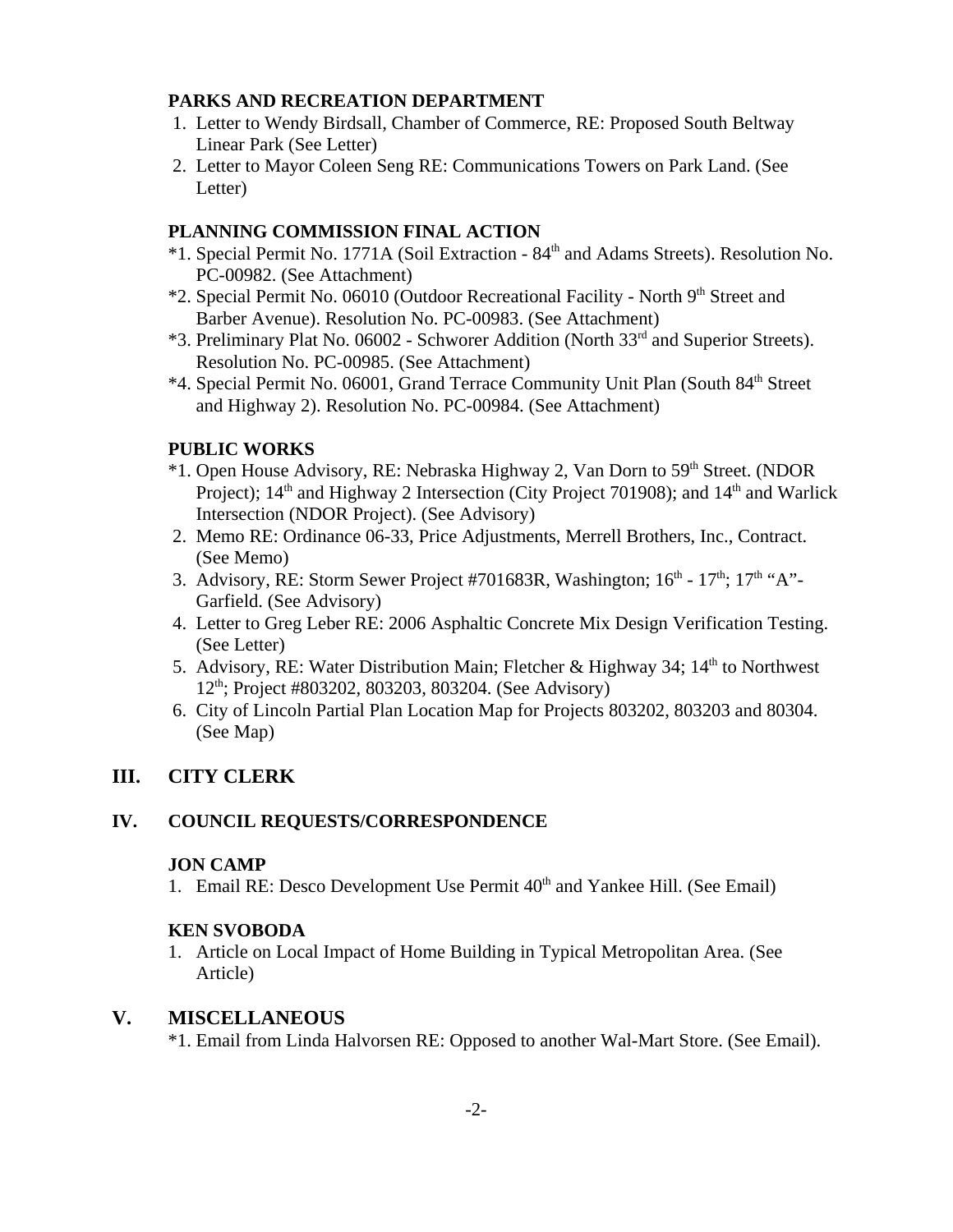- \*2. Email from Rod and Nancy Johnson RE: Opposition to more Keno or any other gambling. (See Email)
- \*3. Email from Barbara Gaskell RE: Opposed to expansion of Keno. (See Email)
- \*4. Email from Terra Gibson RE: Install stop light at 27<sup>th</sup> and Wildcat. (See Email)
- \*5. Email from Ginny Wright RE: Opposed to another Wal-Mart Store. (See Email)
- \*6. Email from Ginny Wright RE: Wal-Mart reference to article "Everyday Low Vices". (See Email).
- \*7. Email from Darlene Moore RE: Vote no to expansion of Keno in Lincoln. (See Email)
- \*8. Email from Donna Justsen RE: Keep Star Ship Theatre. (See Email)
- \*9. Email from Rick Wallace RE: CDR Secures New Market Tax Credits. (See Email)
- 10. Letter from The American Council of the Blind in Nebraska, and Material. (See Letter and Material on File in Council Office)
- 11. Email from Katherine RE: Party Houses. (See Email)
- 12. Email from John Weddel RE: Party Houses. (See Email)
- 13. Letter from the Lincoln Airport Authority RE: Resolution to Advance Redevelopment of Northwest 48<sup>th</sup> Street Between I-80 and Highway 34. (See Letter)
- 14. Letter from Danny Walker RE: Disorderly Houses. (See Letter)
- 15. Email from Mary Roseberry-Brown, President-Friends of Wilderness Park RE: Proposed Sewage Treatment Plant Sites. (See Email)

## **VI. ADJOURNMENT**

## **\*Held Over from March 27, 2006**

W:\FILES\CITYCOUN\WP\DA040306.wpd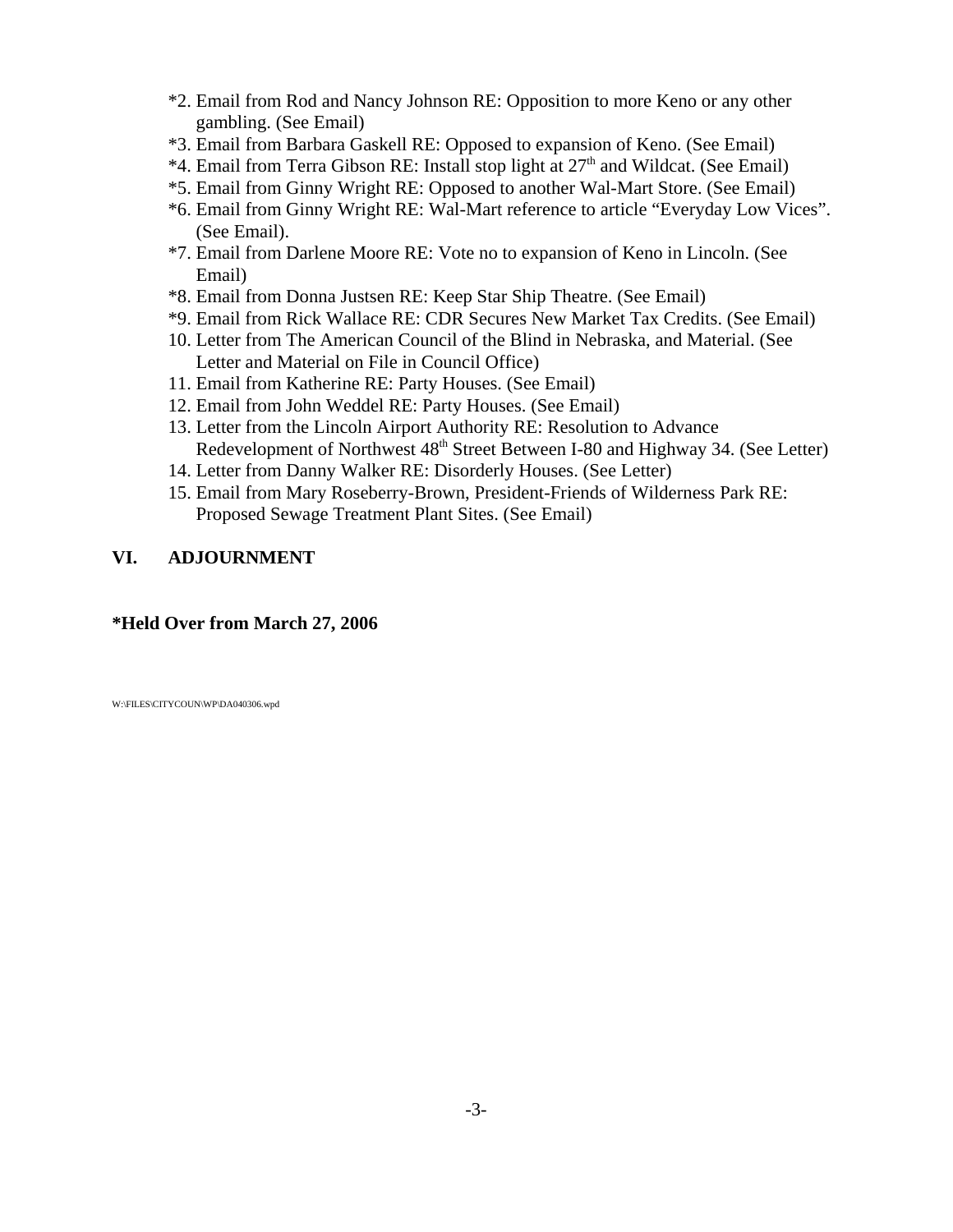# **DIRECTORS' MEETING MINUTES MONDAY, APRIL 3, 2006 COUNTY/CITY BUILDING CONFERENCE ROOM 113**

**Council Members Present:** Ken Svoboda, Chair; Patte Newman, Vice-Chair; Dan Marvin, Jonathan Cook, Robin Eschliman, Jon Camp, Annette McRoy.

**Others Present:** Mayor Coleen Seng, Mark Bowen, Rick Hoppe, Darl Naumann, Ann Harrell, Mayor's Office; City Clerk Joan Ross; Dana Roper, City Attorney; Directors and Department Heads; Tammy Grammer, City Council Staff; Deena Winter, Lincoln Journal Star Representative; and Coby Mach, LIBA.

## **I. MAYOR -**

Mayor Coleen Seng thanked those who attended the Joint LPS/City/County Meeting this morning. One of the things that did not come out was the City did submit one of the sites, the Huskerville site for Arnold School which is by the Lincoln Housing Authority Office in Air Park.

She thought the editorial in the newspaper was really good and Jonathan (Cook) has been so nicely complimented. She knows Bill Johnston is really interested because he has talked to Darl (Naumann) and me about it and we had told him that we are still interested.

Mayor Seng commented if any of you did not see the announcement about the Fire Station, she thought maybe Fire Chief Mike Spadt could fill Council. We've had a Fire Station out at the Airport since the air base moved out which has been many years ago and a few years ago the Federal Government took over some of the fire control piece of it.

Fire Chief Mike Spadt reported coming to Council soon will be a Resolution suggesting that we move Fire Station #11 from its current location inside the Lincoln Airport security fence at 3401 NW Luke to NW  $46<sup>th</sup>$  & West Mathis. We have had discussions for about three years now with the Airport Authority about this arrangement and its long-term lease. The Mayor is correct in the Airport has been reclassified in the crash and fire rescue portion for aircraft now function of the Federal Government and they no longer do that. This was the arrangement that we used to have, we used to provide it which actually paid for our rent of the facility and the Airport Authority has new plans for this particular site. Some of the feedback that we have received from the Neighborhood Association was that they finally know they have a fire station down there, they have never known that due to the fact it is on the runway, have a higher visibility to be more proximate to their location and a quicker response time for their emergencies. Ms. McRoy asked Fire Chief Spadt if there will be a office or substation for Police to be a little closer to that area of town? Chief Spadt responded all of our future plans for our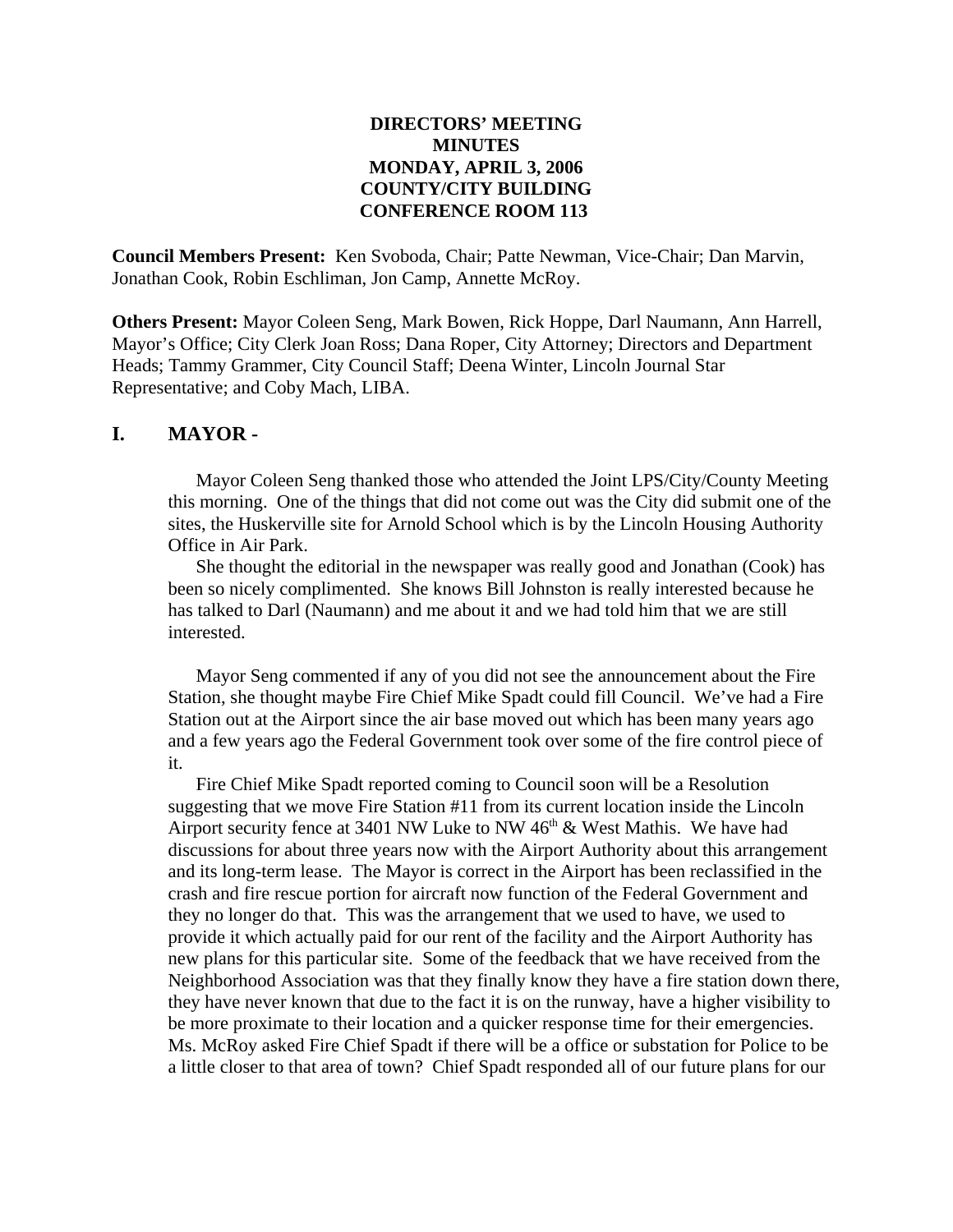buildings we will have a portion of the facility that could be a community building or modified to include Police if they so choose. Mr. Camp asked do you know when we will have the lease? Chief Spadt replied it's being reviewed by the Law Department right now, Connor Reuter. Mr. Camp requested a copy of it. Chief Spadt stated we will.

Mayor Seng commented Council just had a very long Pre-Council Meeting and I would encourage you all to think about being a little bit market oriented in this. We have a lot of needs in this community and we do not have the financial ability currently to meet all of those needs. We have folks that want to build and if they can help us, I will encourage you to take a look at that from a market orientation and she thinks this needs to be a pilot program through the end of the fiscal year and then we can do an evaluation. She knows that staff, Planning and Public Works have worked a long time on this trying to figure out all the ends and outs of it and they have worked with a lot of the development community on it.

- \*1. NEWS RELEASE RE: City Uses Corn-Based Product to Fight Ice on Streets. NO COMMENTS
- \*2. Letter to Dr. Susan Gourley, Superintendent of Lincoln Public Schools from Mayor Seng - RE: Arnold Elementary Land Acquisition Proposal. — NO COMMENTS
- \*3. NEWS RELEASE RE: Announcing New Community Volunteer Campaign by Mayor Seng and Volunteer Partners. — NO COMMENTS
- \*4. NEWS RELEASE RE: Volunteer-A-Thon Seeks Pledges of Hours and Funds. NO COMMENTS
- \*5. City of Lincoln Snow Emergency in Effect for Monday, March 20, 2006. NO **COMMENTS**
- \*6. City of Lincoln Snow Emergency Remains in Effect for Monday, March 20, 2006. NO COMMENTS
- \*7. City of Lincoln Snow Emergency Remains in Effect for Tuesday, March 21, 2006. NO COMMENTS
- \*8. City of Lincoln Snow Emergency Lifted: Residential Plowing to Begin. NO **COMMENTS**
- \*9. City of Lincoln Residential Snow Plowing Continues: No Parking Bans in Effect.— NO COMMENTS
- \*10. Washington Report March 17, 2006. NO COMMENTS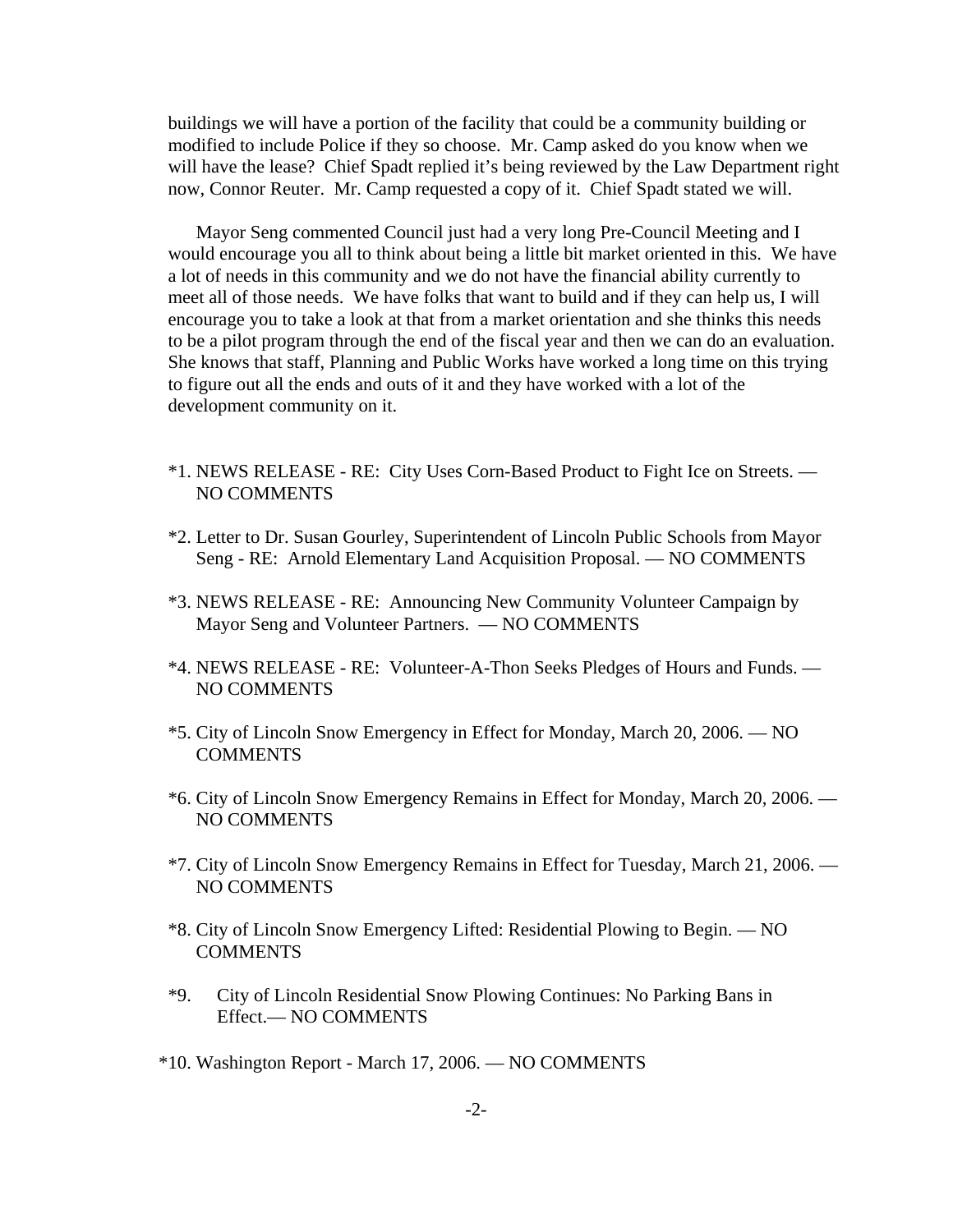- 11. NEWS ADVISORY RE: Mayor Seng Announcement of Relocation Plans for Fire Station #11. — Fire Chief Spadt discussed this issue earlier. (See that discussion)
- 12. NEWS RELEASE RE: Relocation of Fire Station #11 will Better Serve Arnold Heights Neighborhood and Businesses. — Fire Chief Spadt discussed this issue earlier. (See that discussion)
- 13. NEWS RELEASE RE: Residents Asked to Report Potholes and Other Street Problems. — NO COMMENTS
- 14. NEWS RELEASE RE: Mayor's Town Hall Set for April 11, 2006. NO **COMMENTS**

# **II. DIRECTORS**

# **CITY ATTORNEY**

- \*1. Email from Lindsey Hinkins RE: Billboard on 27th and Superior Streets. NO **COMMENTS**
- \*2. Response letter to Lindsey Hinkins from City Attorney, Dana W. Roper. NO **COMMENTS**

# **FINANCE/ CITY TREASURER**

\*1. Monthly City Cash Report. — NO COMMENTS

# **HEALTH DEPARTMENT**

- \*1. Department Report February, 2006. NO COMMENTS
- \*2. Physician Advisory from Bruce Dart RE: "Hepatitis A". NO COMMENTS

# **PARKS AND RECREATION DEPARTMENT**

- 1. Letter to Wendy Birdsall, Chamber of Commerce RE: Proposed South Beltway Linear Park. — NO COMMENTS
- 2. Letter to Mayor Coleen Seng RE: Communications Towers on Park Land. NO **COMMENTS**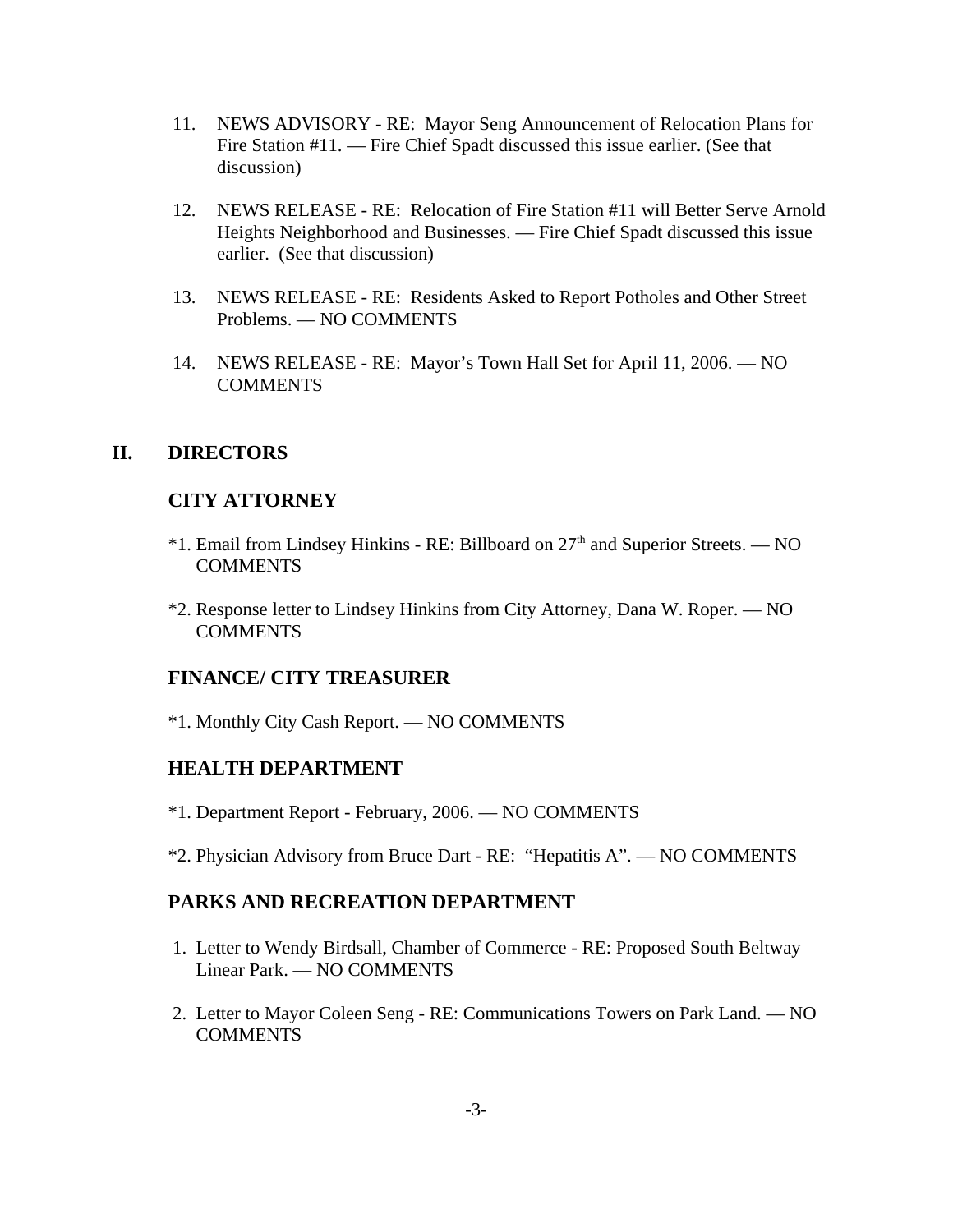## **PLANNING COMMISSION FINAL ACTION .....**

- \*1. Special Permit No. 1771A (Soil Extraction 84th and Adams Streets) Resolution No. PC-00982. — NO COMMENTS
- \*2. Special Permit No. 06010 (Outdoor Recreational Facility North 9<sup>th</sup> Street and Barber Avenue) Resolution No. PC-00983. — NO COMMENTS
- \*3. Preliminary Plat No. 06002 Schworer Addition (North 33rd and Superior Streets) Resolution No. PC-00985. — NO COMMENTS
- \*4. Special Permit No. 06001-Grand Terrace Community Unit Plan (South 84<sup>th</sup> Street and Highway 2) Resolution No. PC-00984. — NO COMMENTS

## **PUBLIC WORKS & UTILITIES**

- \*1. Open House Advisory RE: Nebraska Highway 2, Van Dorn to 59th Street. (NDOR Project);  $14<sup>th</sup>$  and Highway 2 Intersection (City Project 701908); and  $14<sup>th</sup>$  and Warlick Intersection (NDOR Project). — NO COMMENTS
- 2. Memo RE: Ordinance 06-33, Price Adjustments, Merrell Brothers, Inc., Contract. — NO COMMENTS
- 3. Advisory RE: Storm Sewer Project #701683R, Washington;  $16<sup>th</sup>$   $17<sup>th</sup>$ :  $17<sup>th</sup>$  "A"-Garfield. — NO COMMENTS
- 4. Letter to Greg Leber RE: 2006 Asphaltic Concrete Mix Design Verification Testing. — NO COMMENTS
- 5. Advisory RE: Water Distribution Main; Fletcher & Highway 34; 14<sup>th</sup> to Northwest 12<sup>th</sup>; Project #803202, 803203, 803204. — NO COMMENTS
- 6. City of Lincoln Partial Plan Location Map for Projects 803202, 803203 and 80304. — NO COMMENTS

# **III. CITY CLERK -**

City Clerk Joan Ross stated on their Agenda for today, Items 1& 2 will be called together. *[#1, Application of GW Midwest LLC dba Great Wraps for a Class I liquor license at 1422 O Street.; and #2, Manager application of Harlan R. Musil for GW Midwest LLC dba Great Wraps at 1422 O Street.]*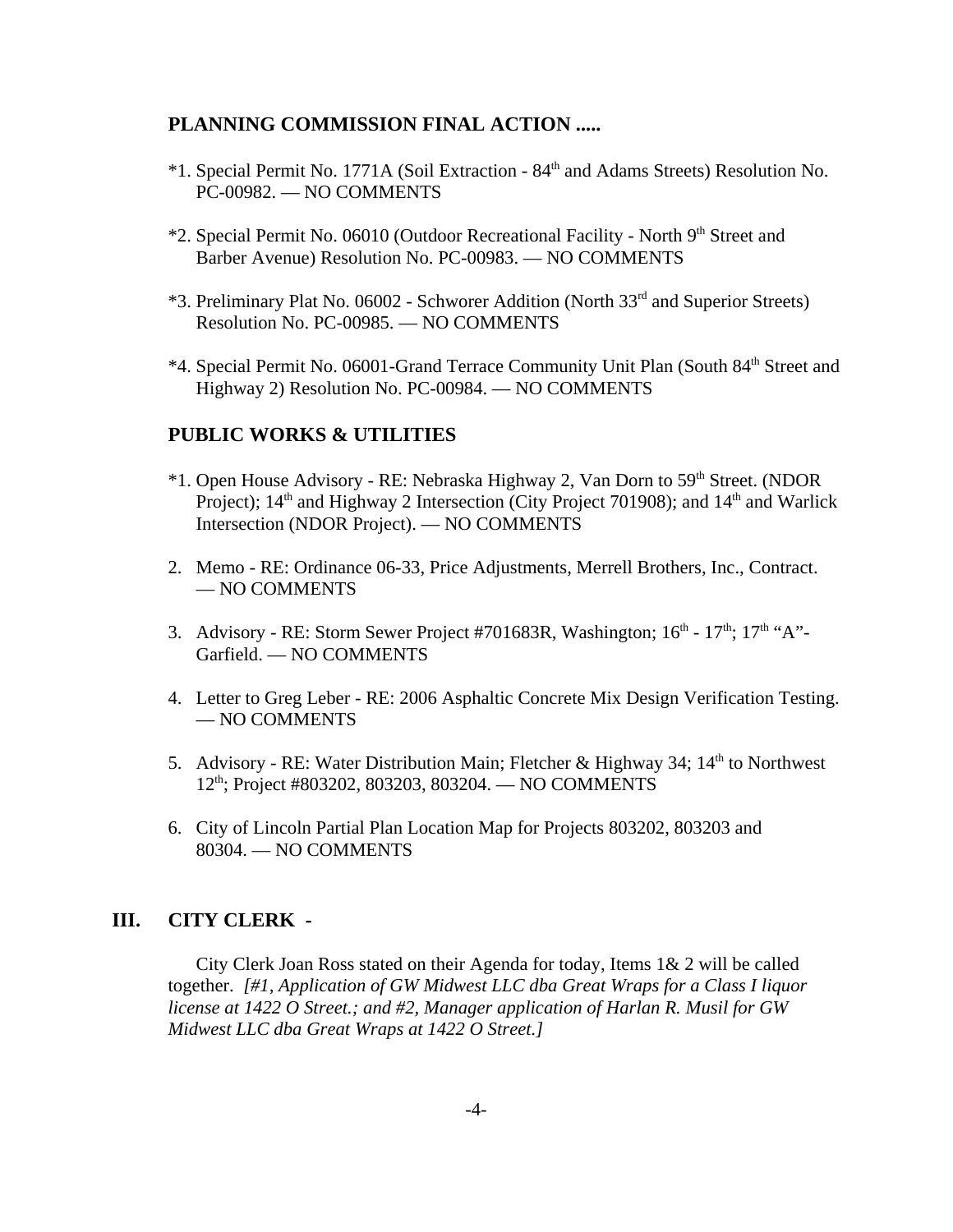Items 3 & 4 will be called together. *[#3, 06R-51, Approving the 48th and Huntington Avenue Redevelopment Agreement between the City and Kinport Corporation for* redevelopment of the south side of Huntington Ave. between 48<sup>th</sup> and 49<sup>th</sup> Streets for a *Lincoln Police Substation and mixed use retail, residential, commercial and office uses.; and #4, 06-42, Approving a 15-year lease between the City and Kinport Corporation for the lease of space by the City's Police Department at 49<sup>th</sup> and Huntington Ave.]* 

Items 7, 8, & 9 will be called together. *[#7, 06R-57, Approving the Schworer Conditional Annexation and Zoning Agreement between the City and Dennis Schworer, relating to the annexation of approximately 11.19 acres of property generally located at 33rd and Superior Streets.; #8, 06-46, Annexation 05010-Amending the Lincoln Corporate Limits Map by annexing approximately 11 acres of property generally located at North 33rd and Superior Streets.; and #9, 06-47, Change of Zone 05029-Application of Dennis R. Schworer LLC for a change of zone from R-3 Residential District to H-3 Highway Commercial District on property generally located at North 33rd and Superior Streets.]* 

Items 10 & 11 will be called together. *[#10, 06R-59, Approving a Conditional Zoning Agreement between B&J Partnership and the City to prevent specific uses for the development associated with a change of zone from R-5 Residential to B-3 Commercial on property generally located at 15th Street and South Street.; and #11, 06-51, Change of Zone 06013-Application of B&J Partnership for a change of zone from R-5 Residential District to B-3 Commercial District on property generally located at 15<sup>th</sup> and South Streets.]* 

Items 15 through 18 are Reappointments. *[See Formal Council Agenda of April 3rd for descriptions of these items.]* 

For Item 42, they have Motion-To-Amend #1. *[06-43, Amending Chapter 9.20 of the Lincoln Municipal Code relating to Offenses against public peace by amending Section 9.20.030, Disorderly House; Maintaining, to further define the persons found to be responsible for property; and adding a new section numbered 9.20.045 to establish minimum penalties for maintaining or being an inmate or visitor of a disorderly house and the enhance penalties for subsequent violations of Sections 9.20.030 or 9.20.040 of the Lincoln Municipal Code.]* 

Mr. Cook questioned on "Fat Nappy's" will it come down to basically a motion to approve or deny the automatic renewal. Dana Roper (City Attorney) stated if you vote approval it will just be an Administrative issue and (inaudible). I don't think you have any grounds to deny statutorily, if you want to it's only recommendation, and if you want to recommend denial that's fine but its not going anywhere. If you want to postpone it's unclear whether you can clearly the Commission will have to do something by the end of the month and so if you want to postpone for a couple of weeks you may be able to do that. He thinks it's going to be reissued pretty clearly there is just no grounds to deny it. Ms. Newman questioned so we can't deny it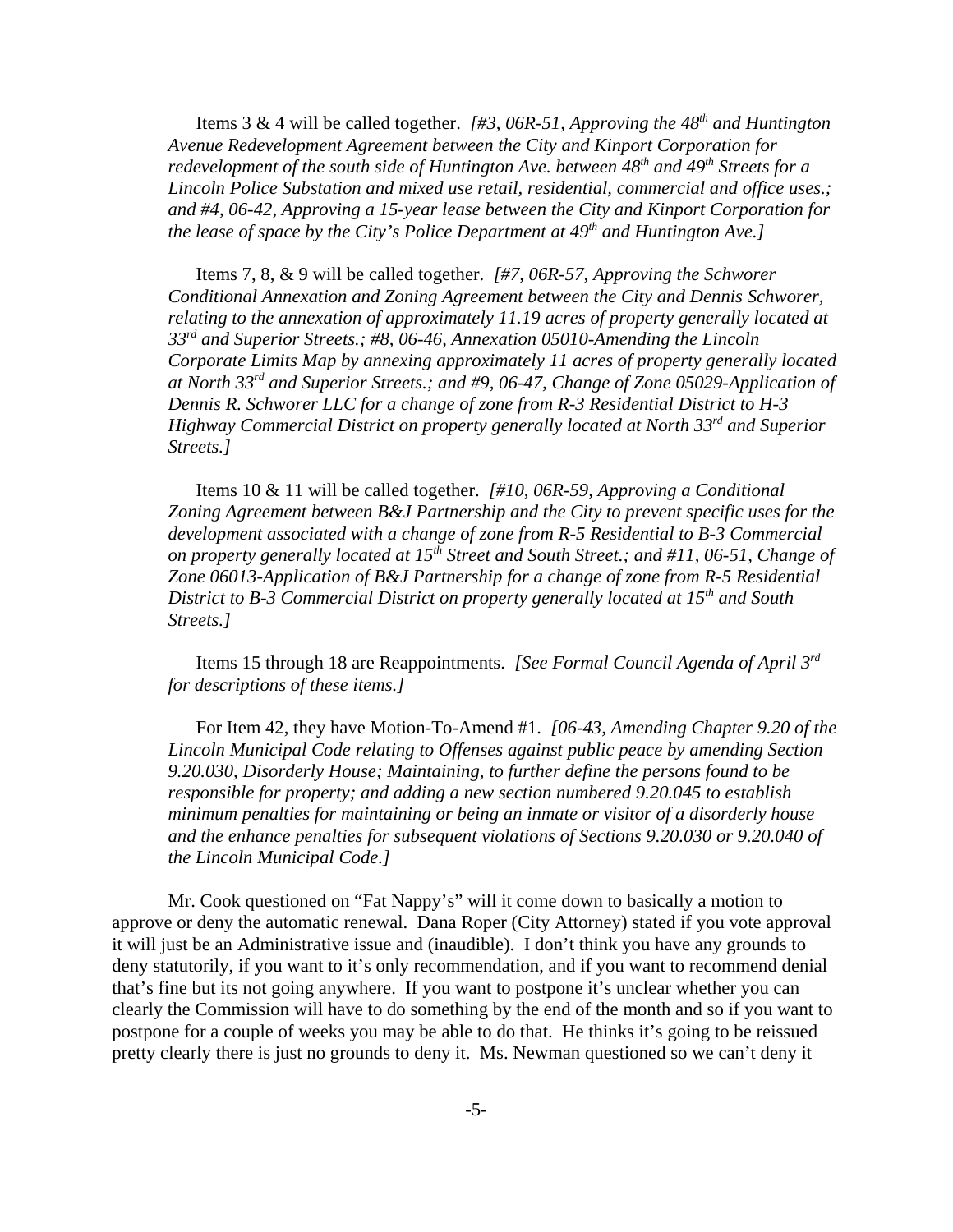and it's going to go on. Is there any way the Liquor Commission will listen to the appeal by the neighbors, it's just not going to happen now is what you're saying, regardless of what we do, it's not going to make any difference. Mr. Roper stated if you want to recommend denial you can, but he does not believe it will. Ms. Newman commented but we have no grounds to recommend denial. Mr. Roper responded that's right. Mr. Roper commented he thinks the Commission may find that you did not have any grounds and just issue it and we can attempt to force them into a long front. Ms. Newman asked how do we do it? Do they listen to what the discussion has been at a City public hearing. Mr. Roper responded he doesn't think so, you would have to make a special communication with the Liquor Commission. Mr. Cook commented to Mr. Roper you say we may need to have some kind of additional communication, you could write a letter saying these are the concerns that were expressed at the Council Meeting and this is why if we do recommend denial. So, the only way they will see anything is if we vote denial and then we will go through their process, it forces them into a process of the Liquor Commission looking at what we did. Mr. Roper replied true. Mr. Cook commented they can decide if they don't like it and just over rule us without going through the long form or anything else but at least it forces them to take a look at the letter that we can send them outlining our concerns. Mr. Roper responded you can do that. Mr. Marvin commented it's technically not the alcohol that's causing the problem it's the sound. Mr. Roper commented theorized a specific list of violations must be met before you can long form and this is not really close to any of those, we're talking about a sexual assault or some serious type of misdemeanors, not just we've got noise complaints. Mr. Cook asked if these are laid out in the statute? Mr. Roper answered yes. Mr. Svoboda commented we can ask Dana (Roper) some of these questions on the dias this afternoon as well and that way the public that is watching at least will have an understanding of why it is that we are dealing with this issue and how we are struggling with it. Mr. Svoboda commented so even a denial does not automatically force them into a public hearing at the Liquor Control Commission. City Clerk Joan Ross replied apparently, if it's not a liquor related issue. Ms. Eschliman asked Police Chief Casady did you give us an update recently that you were working with the Legislature on legislation that would require the Liquor Commission to listen more closely to municipalities and if so how is that coming along? Chief Casady stated LB845 is on Select File, it changes the language in the State statute that governs the Liquor Commission's the issuing of licenses from 'may' to 'shall'. Also, it adds to the items that they can consider the density of the liquor licenses and the impact that the granting of a new license might have on law enforcement (inaudible), so it does not really apply to this situation.

### **IV. COUNCIL REQUESTS/CORRESPONDENCE -**

## **JON CAMP - NO COMMENTS**

1. E-Mail - RE: Desco Development Use Permit  $40<sup>th</sup>$  and Yankee Hill. — NO **COMMENTS**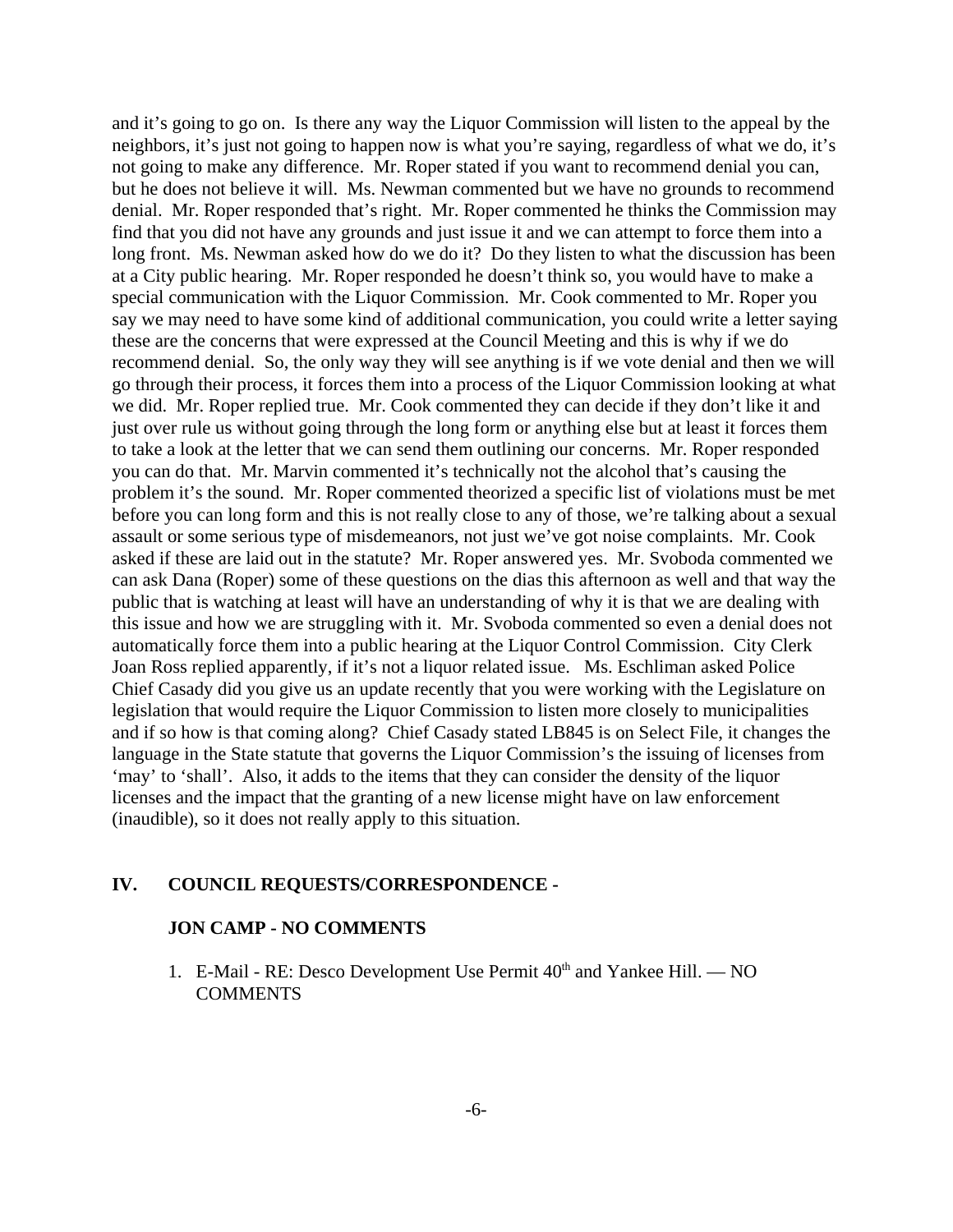#### **JONATHAN COOK -**

Mr. Cook stated regarding Items 10  $\&$  11 which are the 15<sup>th</sup>  $\&$  South Street items, he received a number of phone calls and e-mails requesting a continuous of the public hearing which these items would not be voted on until next week. He also received an email saying the South Street Business & Civics Association was excepted to take place tomorrow might not (inaudible) the following week. So, he hopes that there would not be a problem continuing the public hearing to next week to give time for some additional feedback. The Irvingdale Neighborhood Association is having a meeting in the upcoming week with the developer, but don't know about the South Street Business & Civics Association Meeting. Noting, if we find out today that they don't meet until the following week, how does Council feel about scheduling the public hearing and action on April  $17<sup>th</sup>$ . Mr. Svoboda commented we will see this afternoon.

#### **ROBIN ESCHLIMAN -**

Ms. Eschliman mentioned she has an update and a thank-you to the following people who helped out with the sector issues in Omaha and Lincoln was the site selectors. The Mayor, Rick Hoppe, Mark Bowen, Mike Merwick, Mark Wullschleger, Polly McMullen, Chamber of Commerce, Marvin Krout, Clint Thomas and Darl Naumann. Her understanding is that Polly McMullen picked up five developers that are interested in submitting for the  $14<sup>th</sup> \& ^\circ$   $Q$ " Project which is good news. One of the site selectors called her really frustrated about something last week and Mike Merwick was on it by next business day, so thank-you Mike (Merwick). We received a lot of compliments on last Wednesday's meeting and she thanked all who spent time on it. She thinks it was a good bridge building effort.

### **DAN MARVIN - NO COMMENTS**

#### **ANNETTE McROY - NO COMMENTS**

#### **PATTE NEWMAN - NO COMMENTS**

#### **KEN SVOBODA - NO COMMENTS**

1. Article on Local Impact of Home Building in Typical Metropolitan Area. — NO **COMMENTS** 

## **V. MISCELLANEOUS** -

\*1. E-Mail from Linda Halvorsen - RE: Opposed to another Wal-Mart Store. — NO COMMENTS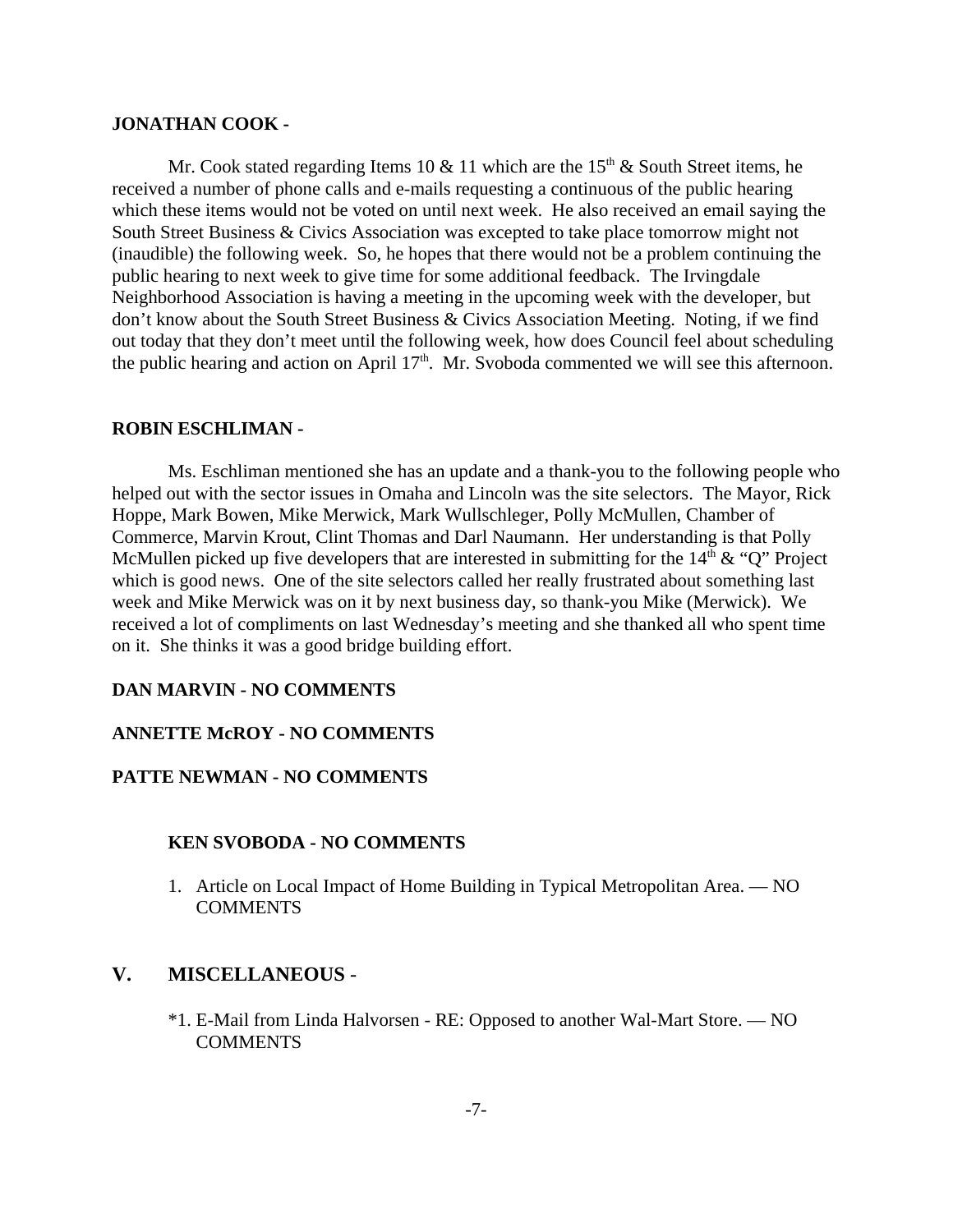- \*2. E-Mail from Rod & Nancy Johnson RE: Opposition to more Keno or any other gambling. — NO COMMENTS
- \*3. E-Mail from Barbara Gaskell RE: Opposed to expansion of Keno. NO COMMENTS
- \*4. E-Mail from Terra Gibson RE: Install stop light at  $27<sup>th</sup>$  & Wildcat. NO **COMMENTS**
- \*5. E-Mail from Ginny Wright RE: Opposed to another Wal-Mart Store. NO **COMMENTS**
- \*6. E-Mail from Ginny Wright RE: Wal-Mart reference to article "Everyday Low Vices". — NO COMMENTS
- \*7. E-Mail from Darlene Moore RE: Vote no to expansion of Keno in Lincoln. NO **COMMENTS**
- \*8. E-Mail from Donna Justsen RE: Keep Star Ship Theatre. NO COMMENTS
- \*9. E-Mail from Rick Wallace RE: CDR Secures New Market Tax Credits. NO **COMMENTS**
- 10. Letter from The American Council of the Blind in Nebraska, and Material (See Letter and Material on File in Council Office). — NO COMMENTS
- 11. E-Mail from Katherine RE: Party Houses. NO COMMENTS
- 12. E-Mail from John Weddel RE: Party Houses. NO COMMENTS
- 13. Letter from the Lincoln Airport Authority RE: Resolution to Advance Redevelopment of Northwest  $48<sup>th</sup>$  Street Between I-80 and Highway 34. — NO COMMENTS
- 14. Letter from Danny Walker RE: Disorderly Houses. NO COMMENTS
- 15. E-Mail from Mary Roseberry-Brown, President-Friends of Wilderness Park RE: Proposed Sewage Treatment Plant Sites. — NO COMMENTS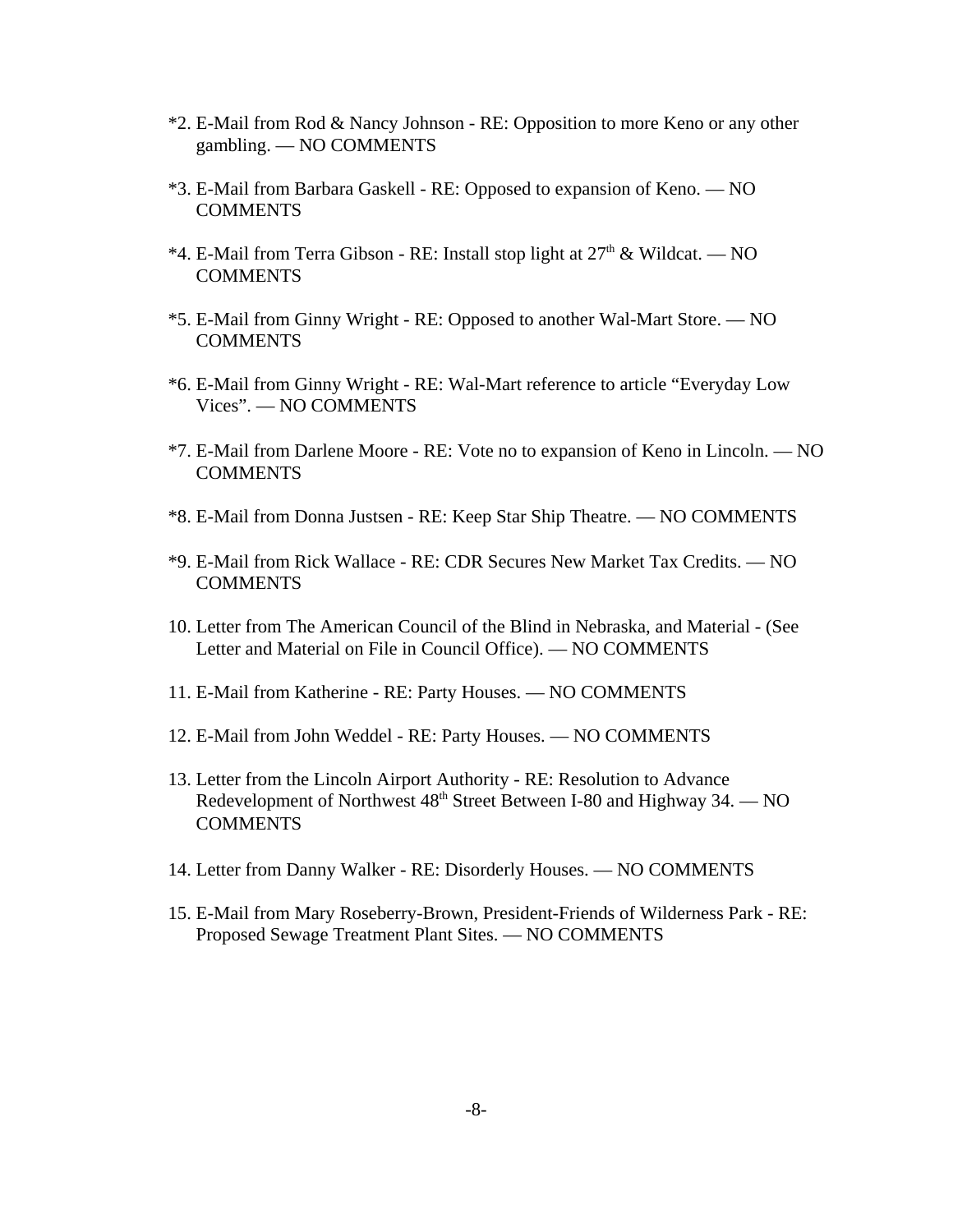# **ADDENDUM - (For April 3rd)**

## **I. MAYOR -**

- 1. NEWS RELEASE RE: Mayor Seng's Public Schedule Week of April 1 through 7, 2006-Schedule subject to change. — NO COMMENTS
- 2. NEWS RELEASE RE: Open House Planned On Improvements To Pioneers Boulevard. — NO COMMENTS

# **II. CITY CLERK - NONE**

## **III. CORRESPONDENCE**

## **A. COUNCIL REQUESTS/CORRESPONDENCE-**

## **JON CAMP -**

1. Response from Wynn Hjermstad, Joel Pedersen, Police Chief Casady, Dough Srb to RFI from Jon Camp-RE: Northeast Police Team Station and Northeast Printer site - (Forwarded to Council on 03/31/06) (Received additional follow up questions from Police Chief Casady & Wynn Hjermstad, Urban Development) (See Attachments). — NO COMMENTS

## **ROBIN ESCHLIMAN -**

1. Response from Wynn Hjermstad to RFI from Robin Eschliman - RE: Northeast Police Team Station and Northeast Printer site - (Forwarded to Council on 03/31/06) (See Attachment). — NO COMMENTS

## **B. DIRECTORS AND DEPARTMENT HEADS**

## **FINANCE/BUDGET**

1. Reports from Steve Hubka - RE: March Sales Tax Reports -(Council received copies of these Reports in their Thursday packets on 03/30/06). — NO COMMENTS